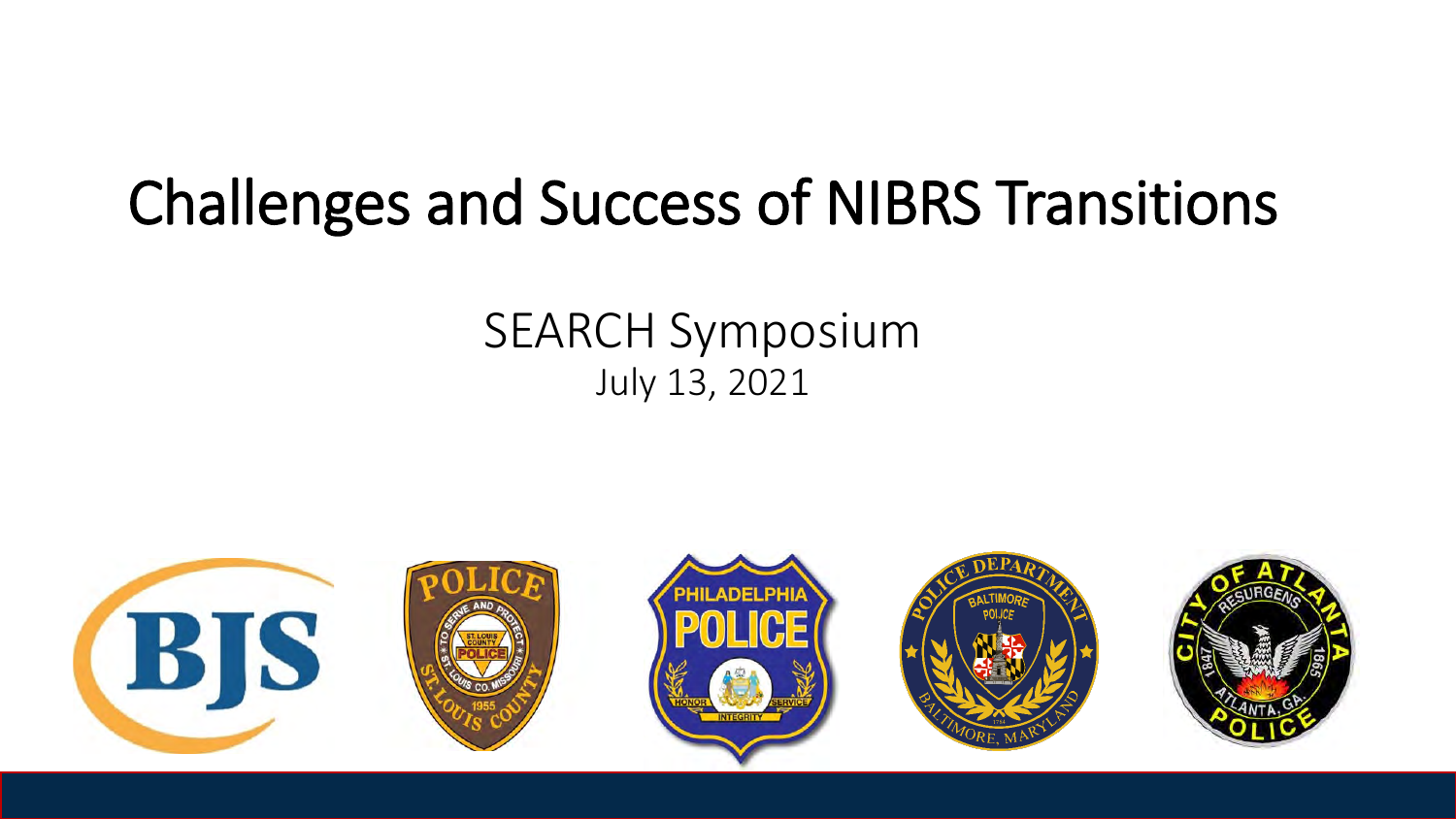



 $\hat{ }$ 

#### BJS and FBI joint initiative to generate national estimates of the volume and characteristics of crimes reported to law enforcement.

#### Goals:

- 1. Assist states in building capacity to accept and transmit incident-based crime data
- 2. Recruit and support 400 select agencies in reporting incident-based crime data
- 3. Produce national estimates of NIBRS data
- 4. Demonstrate the utility and relevance of incident-based crime data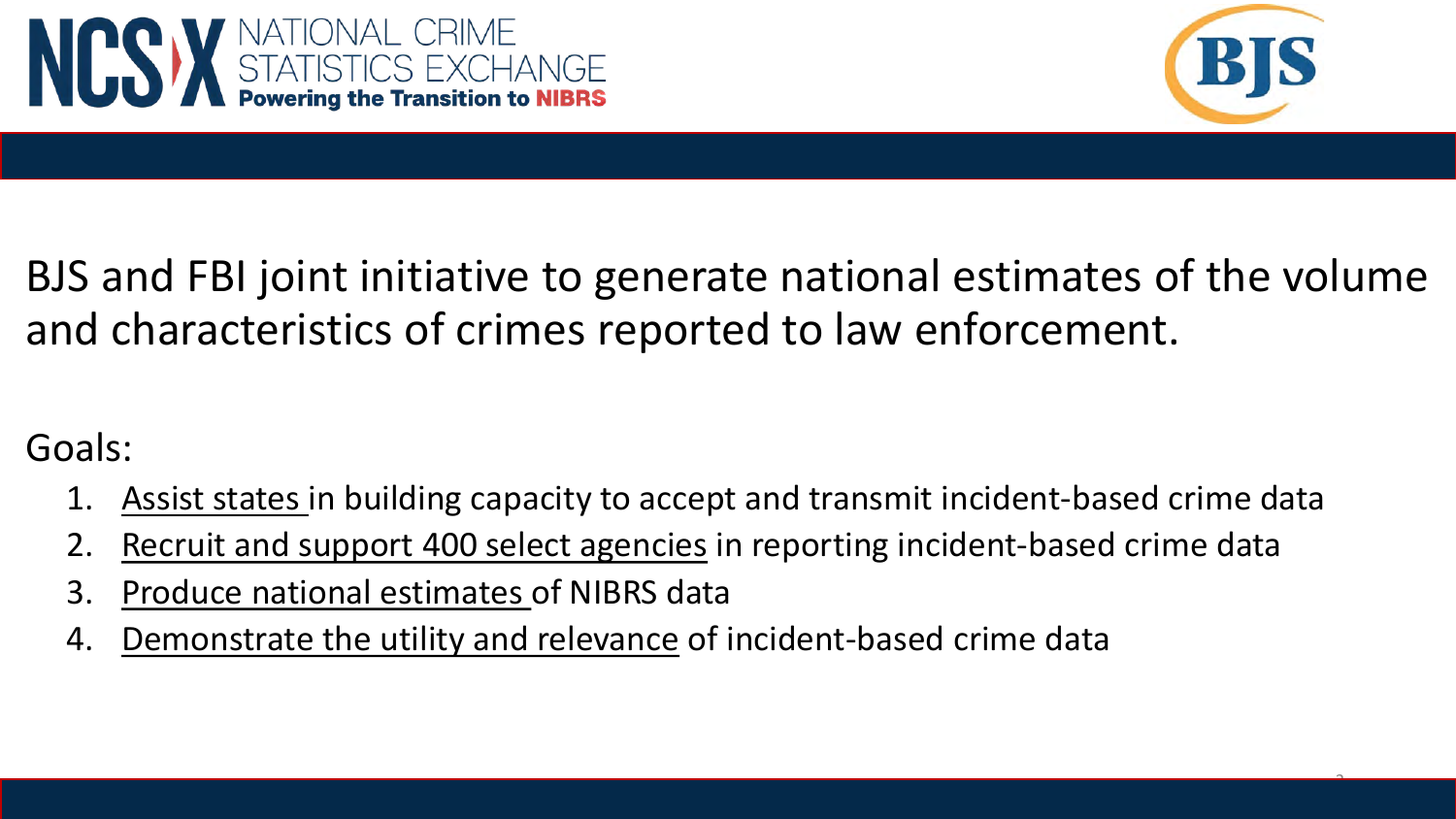## NIBRS Transition: Overview & Challenges



3

### Overview:

- NIBRS implementation plan, length of project
- UCR status, certification date

## Challenges:

- Support, coordination, other gov't entities
- Identifying needs and solutions, budgets, procurement
- Technical challenges, interfaces, migration, dependencies
- Training, rollout, certification

## Strategies, solutions, lessons learned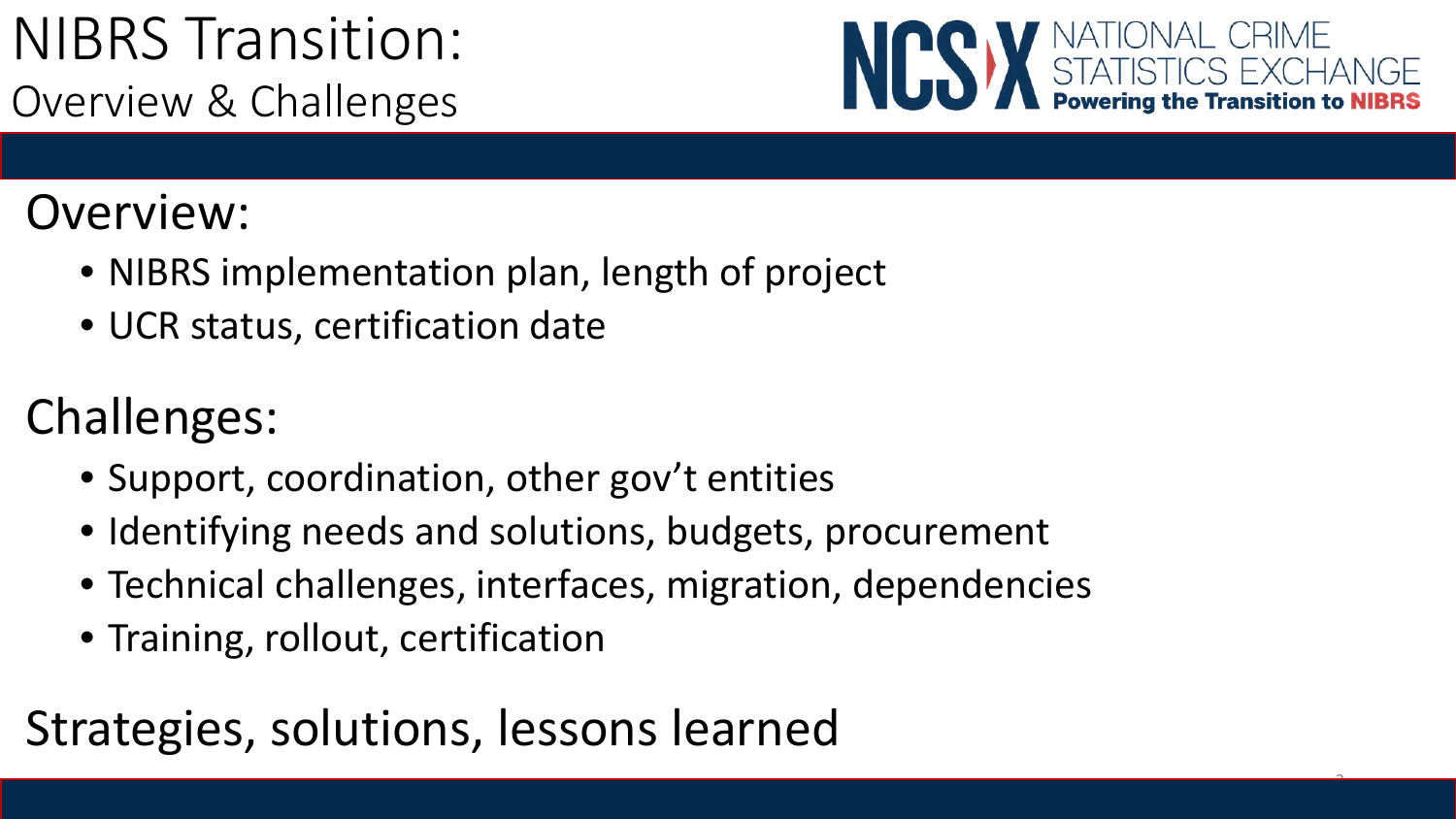Sgt. Dave Graf St. Louis County Police Department



- How does C.A.R.E. promote regional data sharing?
- How many agencies use C.A.R.E.?
- How do other law enforcement agencies and/or the community benefit from a shared RMS?
- What is St. Louis County's Crime Matrix and how are C.A.R.E. data used in the matrix?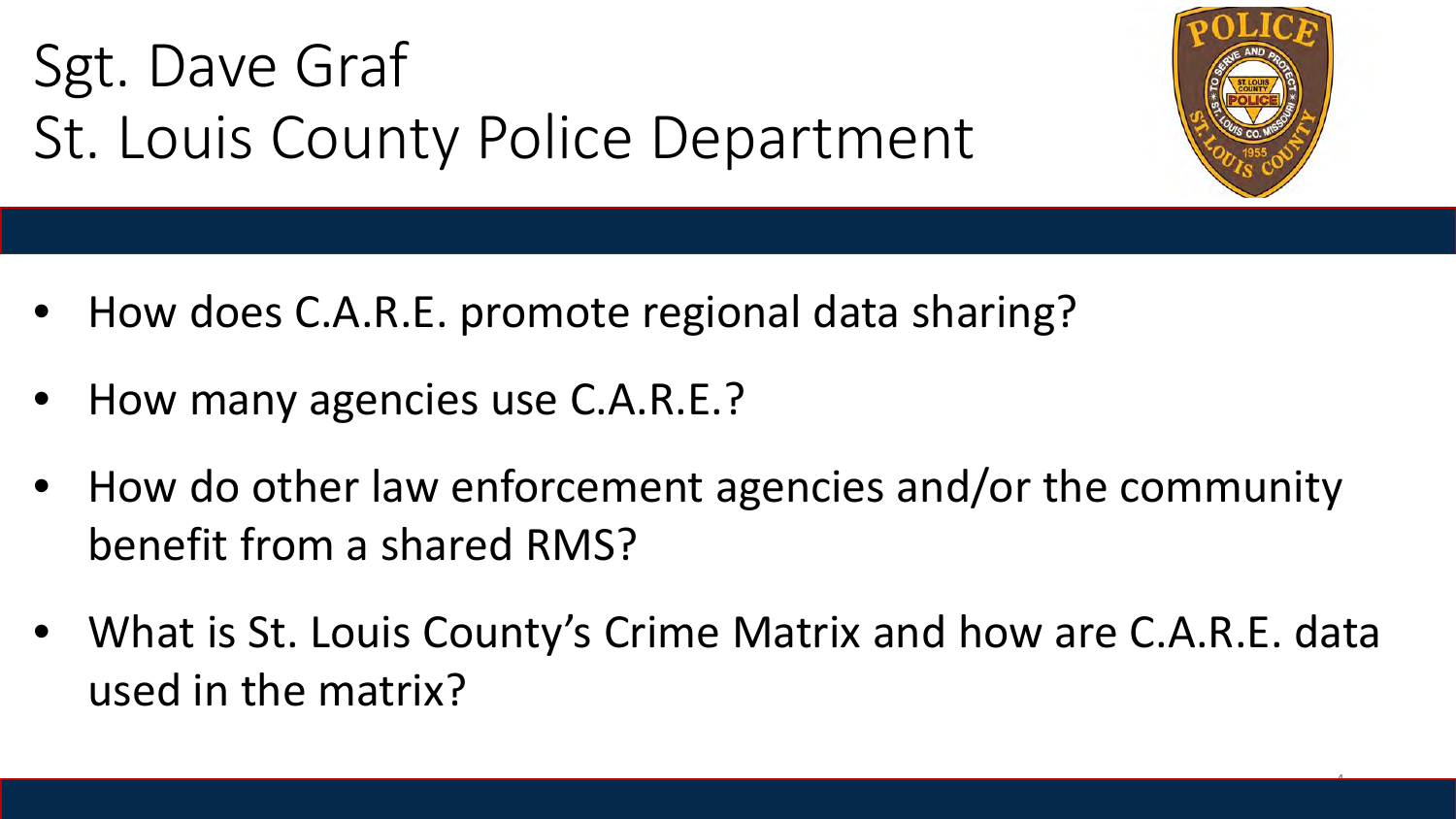Captain Frederic McQuiggan Philadelphia Police Department



- How did PPD train 6,300 officers and roll out incident-based reporting across its 21 districts?
- How did PPD approach NIBRS coding and crime coding in general?
- How did PPD report crime statistics during its transition? Did reporting requirements impact your agency's transition plan and/or budget?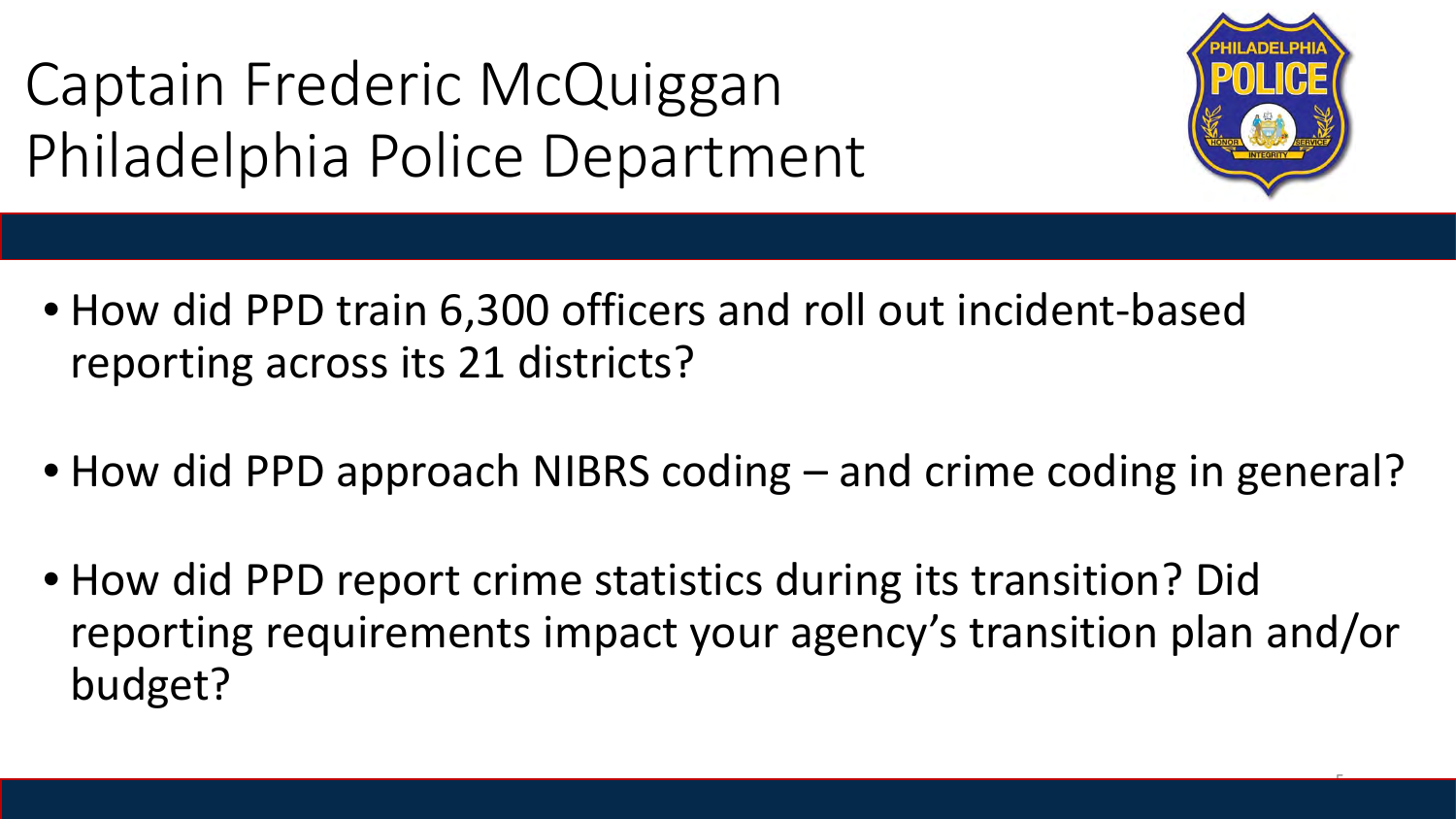# Elliot Schlanger Baltimore Police Department



- What is the biggest challenge in transitioning from a paper-based reporting model to a fully automated RMS?
- How was BPD able to Go-Live in an new RMS in about 9-months?
- Given the fast-track RMS project timeline, how did BPD train patrol officers, investigators, supervisors, records unit staff?
- Does BPD expect the transition will impact Records and/or Crime Analysis operations?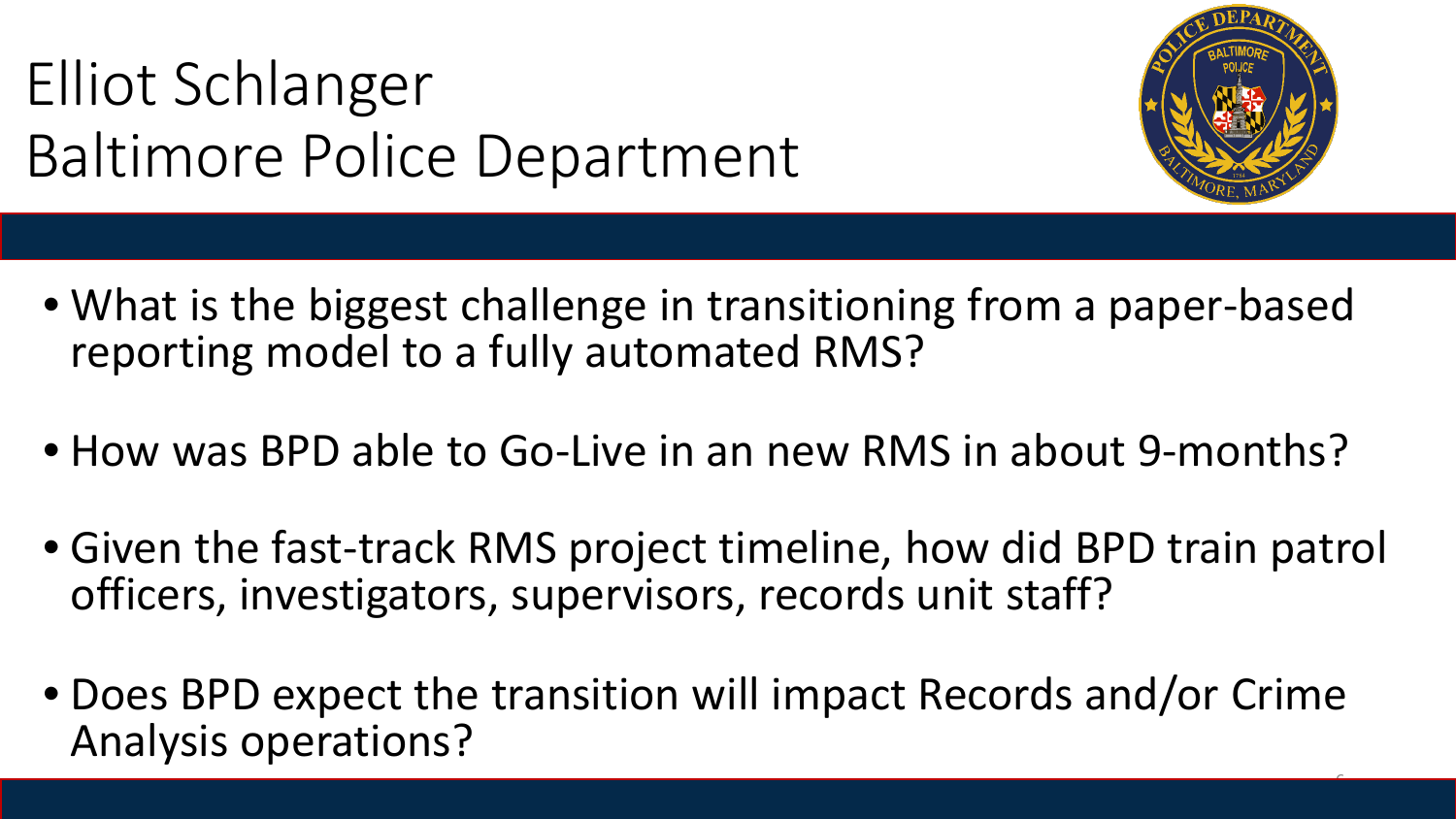# Diane Badger Atlanta Police Department



- How did Atlanta's process for administering grants impact APD's NIBRS transition timeline?
- APD fast-tracked their transition by completing NIBRS-related tasks before implementing other system functionalities;
	- What factors influenced this decision?
	- How did APD benefit from organizing work this way?
	- Would you recommend this approach to other departments why/why not?
- How did APD train officers on a compressed timeline?